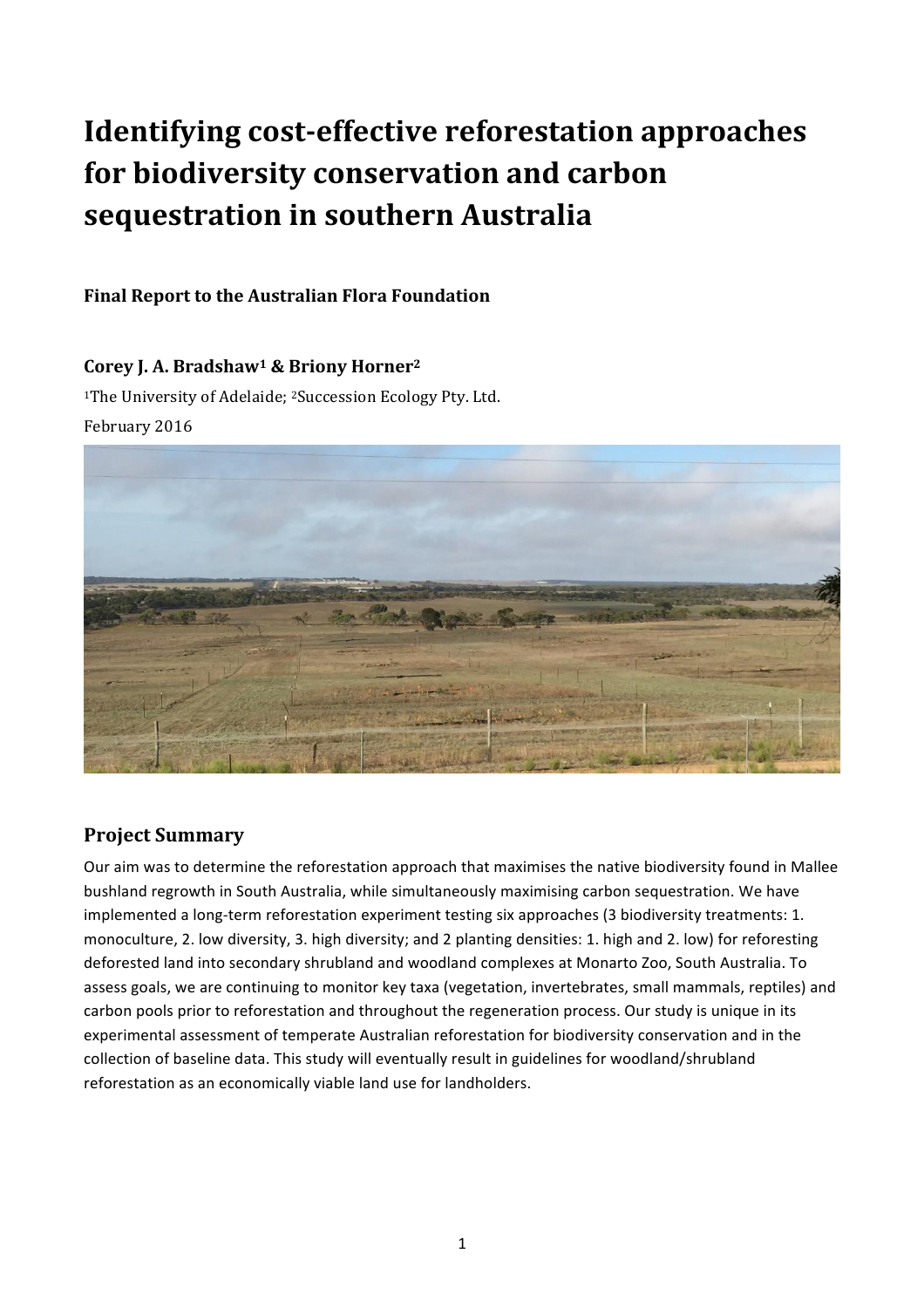# **Background**

This Australian Linkage Project, with co-funding from the Australian Flora Foundation, the South Australia Department of Environment, Water and Natural Resources and Zoos SA began in 2013 at Monarto Zoo, South Australia. Staff of Zoos SA were mostly responsible for the day-to-day monitoring, propagation, planting, watering and general care of the site.

## **Site**

The project site is located in a single soil type of approximately 20 ha of previously cleared agricultural land at Monarto Zoological Park, South Australia.

# **Experimental Design**

The experiment comprises 10 **blocks**, and each block comprises 8 **plots**: 6 reforestation plots plus two control plots totalling 80 plots across the site.



Each plot consists of a single  $25 \times 25$  m square surrounded by a 5 m buffer zone (10 m total between plots). Buffer zones were not planted, but are managed throughout the experiment to keep grasses under control through slashing. Prior to any activity the site was slashed and sprayed to control weeds.

#### *Biodiversity-density treatments*

The two principal manipulations were:  $(1)$  a three-level biodiversity and  $(2)$  a two-level planting density treatment. Each plot was assigned randomly one of 6 replanting treatments or one of 2 controls so that each block has a single, randomly ordered representative of each treatment. Species were chosen on the basis of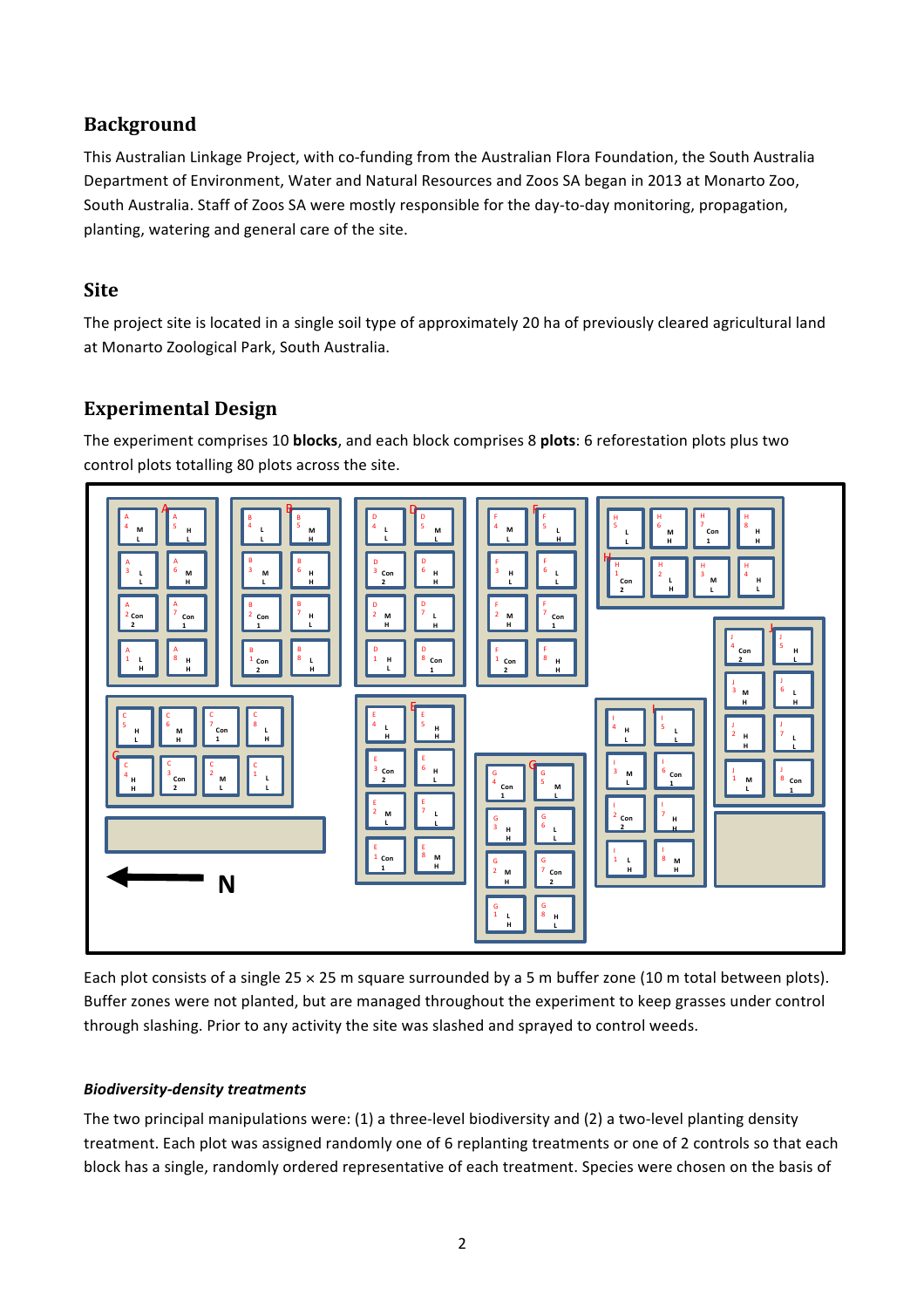availability of propagating material (seed), germination success and seedling survival in both the nursery and the field. A series of harvest plots (for carbon sequestration measurements) have also been established in areas adjacent to the experimental plots.

The three-level biodiversity treatment included:  $(1)$ **native tree monoculture (low-diversity LD)**: *Eucalyptus porosa* Mallee Box; (2) **low-diversity mixed (medium-diversity MD) culture** (3 species): *Eucalyptus porosa*, *Acacia rhigiophylla* dagger-leaf wattle, *Enchylaena tomentosa* ruby saltbush; (3) **high-diversity (HD) mixed culture** (10 species): *Eucalyptus porosa*, *Eucalyptus leucoxylon* South Australian blue gum, Melaleuca acuminata Mallee honey myrtle, *Acacia rhigiophylla*, *Acacia brachybotrya* grey mulga bush, *Pomaderris paniculosa* pomaderris, *Enchylaena tomentosa*, 



*Rhagodia crassifolia* fleshy saltbush, *Prostanthera aspalathoides* scarlet mintbush, *Maireana brevifolia* shortleaf bluebush. Due to poor survival of P. paniculosa, we replaced its dead seedlings with *Senna artemisioides filifolia* in 2015.

Each of the three biodiversity treatments were planted at two different densities: (1) high-density (Hd) plantings: tubestock spaced at 1.5 m apart, and (2) low-density (Ld) plantings: tubestock spaced 3 m apart.

The two control plots included in each block comprise: (1) grass management: mow twice per year and (2) **no manipulation**.



| $HD = high$ diversity                               |
|-----------------------------------------------------|
| $MD = medium$ diversity                             |
| $LD = low$ diversity                                |
| $Md = high density$                                 |
| $Ld = low density$                                  |
| <b>Con 1</b> = control 1 (grass management control) |
| <b>Con 2</b> = control 2 (no management)            |

We created a temporary grid structure to provide a standard reliable measuring system for planting, with holes for each tubestock drilled at each intersecting joint. We assigned each plant a code according to the location on the grid system to enable ease of monitoring, recording of plant death, and for growth measurement. In 2013 there was some *Enchylaena* tomentosa deaths that occurred during the months immediately after planting. We replaced these plants in June-August 2014.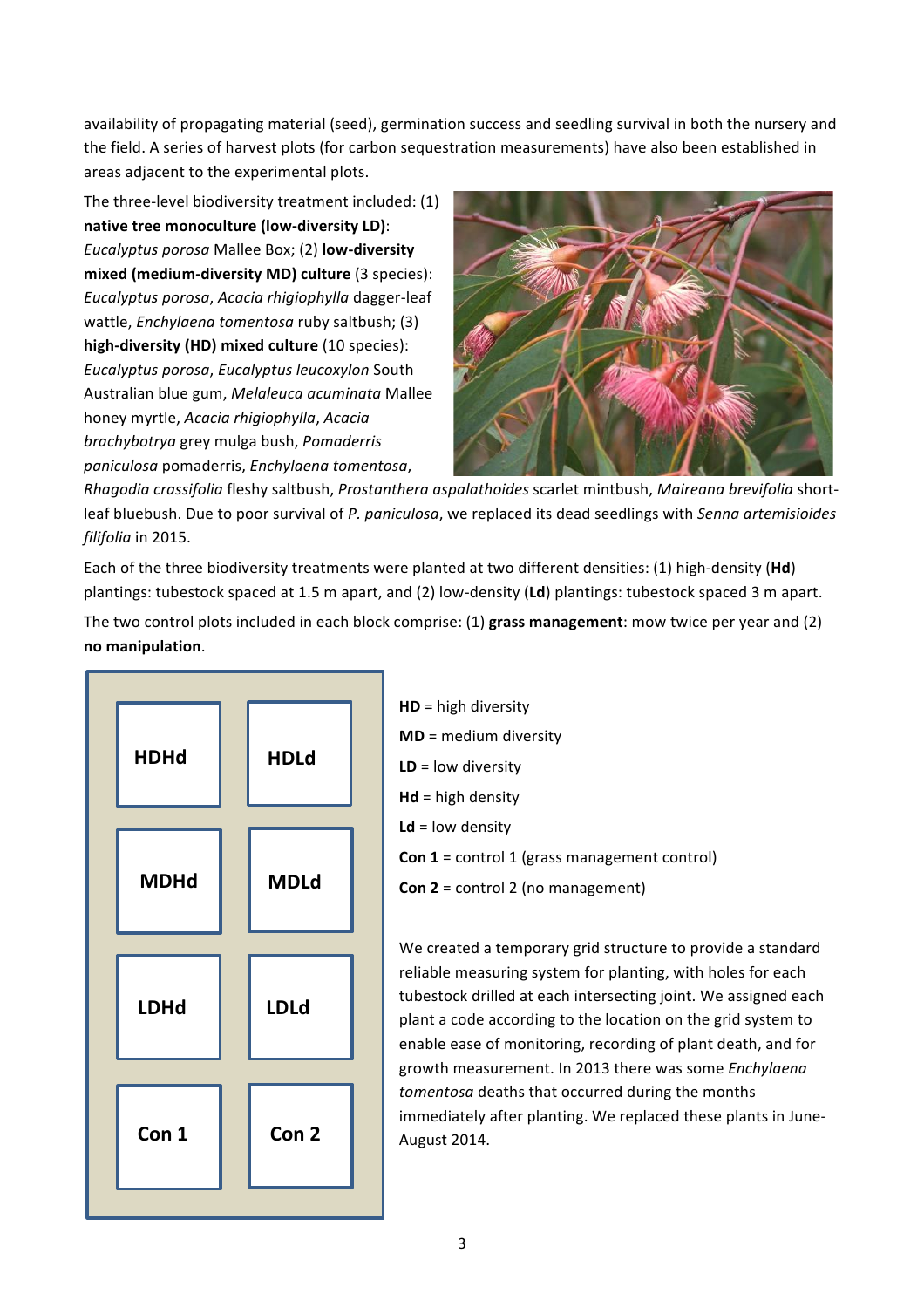Due to underplanting in 2013, we added plants to increase plot size in June 2014. We added 72 plants per high-density treatment plots and 20 plants per low-density treatment plots. Plant deaths (see Results below) and additional increasing plot areas led to additional plants planted in June 2015.



### **Monitoring**

#### *Soil carbon*

We did random soil coring and geophysical surveys (groundpenetrating radar) to determine soil composition and depth, respectively prior to the onset of planting. These results are still being analysed, but will not be meaningful until at least 5-10 years post-planting so that they provide a reasonable reference point for the long-term effects of soil on carbon characteristics of the soil.

#### *Vascular and non-vascular plants*

Plant surveys before and after first planting followed a nested vegetation sampling method. Prior to planting, we mapped out the experimental plots and set up permanent plant surveying subplots using pin markers with each location recorded using



GPS. In each experimental plot we established the following nested quadrats: one 15  $\times$  15 m quadrat for sampling trees > 10 cm diameter at breast height (dbh) and two 10  $\times$  5 m plots for sampling woody species < 10 cm dbh. We positioned the quadrats for sampling woody species in the centre of each 25  $\times$  25 m experimental reforestation plot, allowing for a 10 m buffer from the plot edge and the sampled area.

We used the step-point method to sample herbs and non-vascular plants across the site. We sampled four transect lines 300 m each running diagonally through the site, with 200 sampling 'points' along each line and 1.5 m between each sampling point. At each point all plant species within a hand span. Given the former history of the site, the vegetation was predominantly pasture grasses and agricultural pest plants such as horehound; however, there were many native plant species recorded including *Austrostipa* and *Rytidosperma* sp., *Enchylaena tomentosa*, and *Dodonaea viscosa*.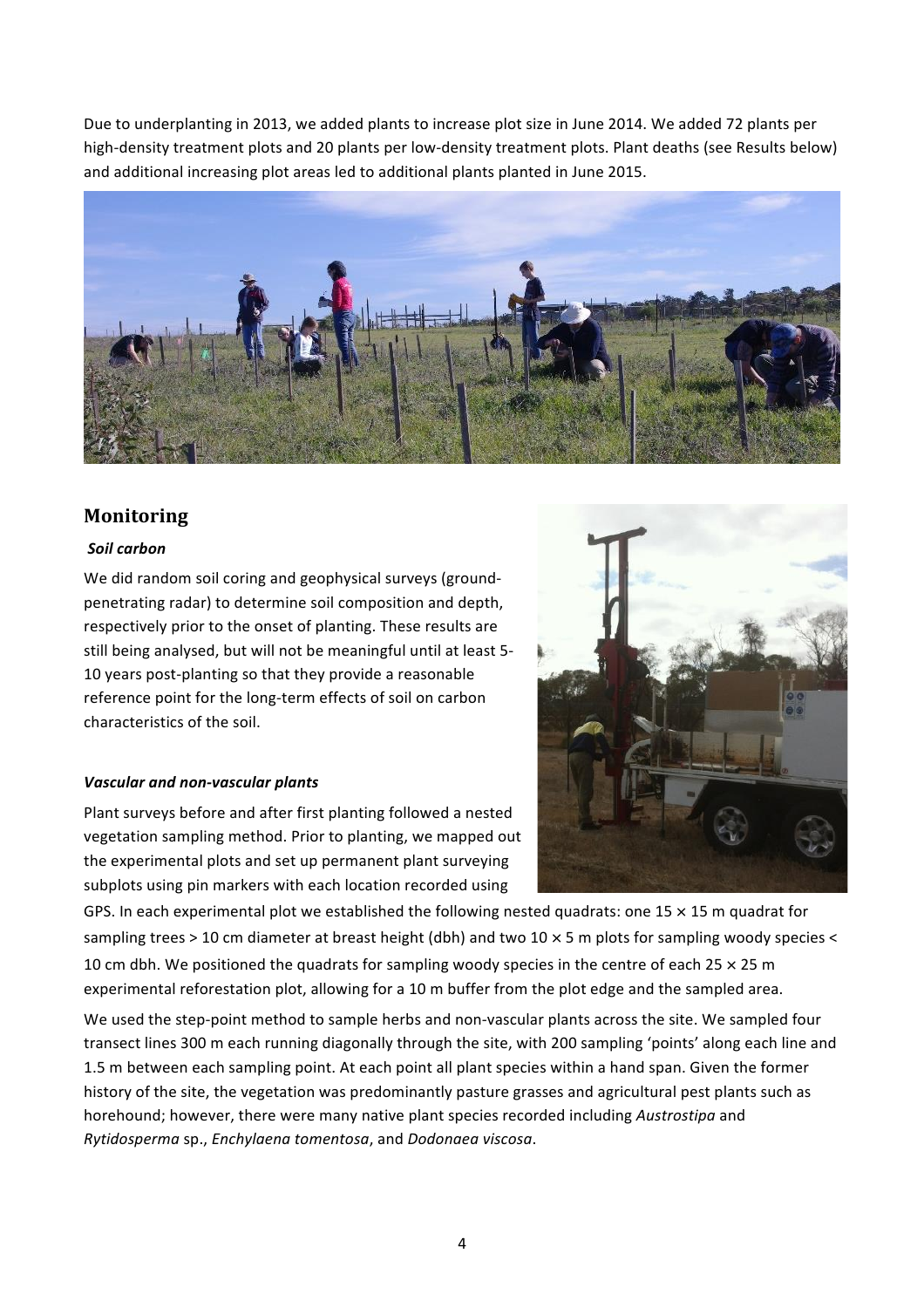In each plot we recorded the identity and abundance of all plant species in Year 2. We labelled all woody species for ease of future sampling throughout the study. For pre-experiment surveys, we established 10 nested plots in nearby forest fragments at least 100 m from the forest edge. These plots will provide the necessary data for comparison with developing experimental reforestation plots.

#### *Bees*

We used standard pan trap and netting techniques to survey bees living in the cleared paddock before planting treatments and in plots after planting. To ensure comparability among plots, we established permanent sampling sites within the centre of each of the treatment plots within all 8 replicate blocks (80 in total). Pan traps are made of blue, white and yellow plastic bowls filled with water and no-scent detergent. These traps attract bees that fly into the water and drown. Individual



sampling sites consisted of nine bowls (three of each colour) placed in a triangle around the centre point,

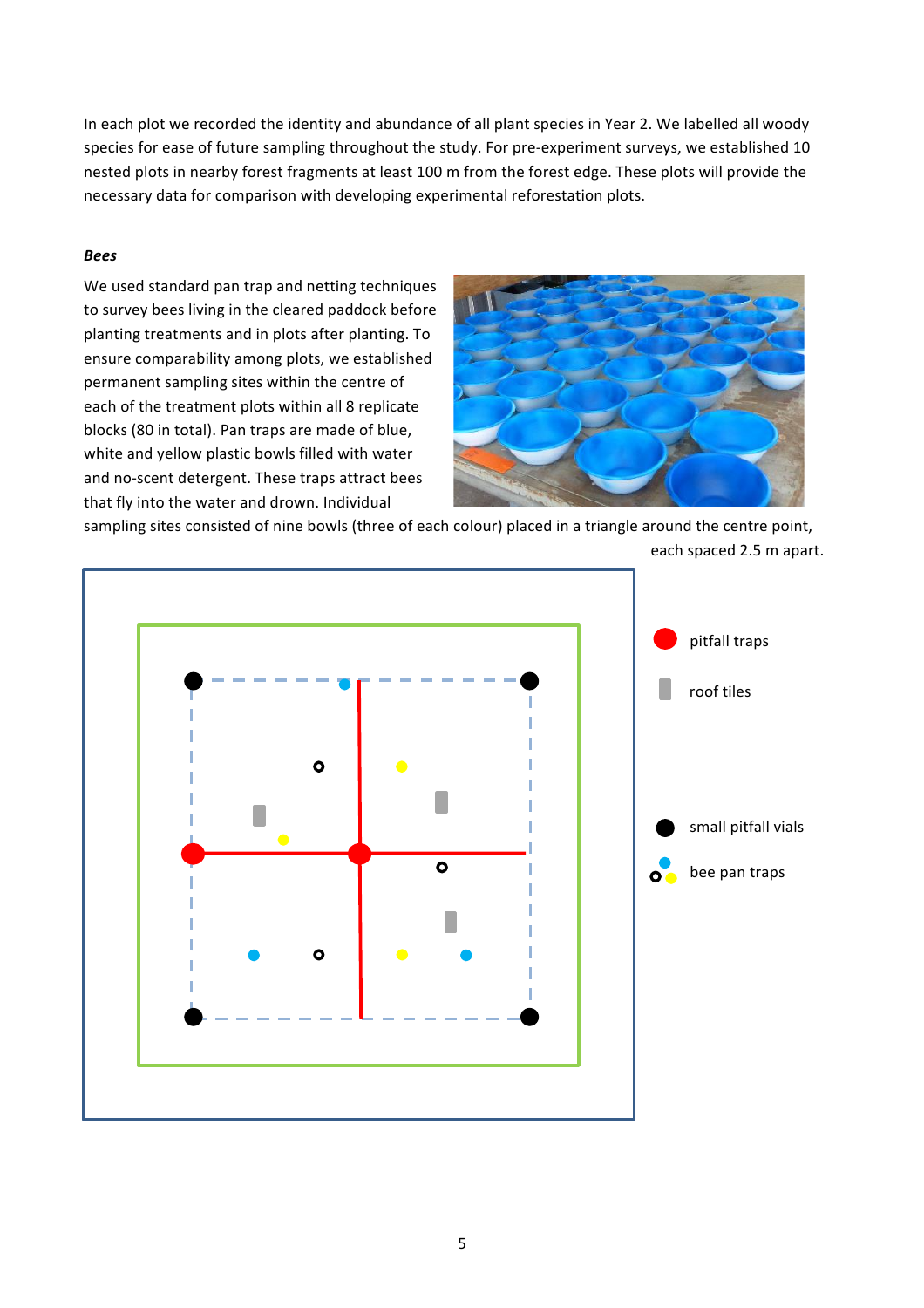We set the bee traps for five 24-hour periods during the year. Ten sampling sites of the same design were located within the nearby forest patches. Five of these are located near the forest edge, and the remaining five are placed more than 100 m from the forest edge in the interior of the patch. We also net-trapped bees by walking for 30 min intervals throughout each experimental plot, netting any bees seen in the morning and late afternoon.

#### *Other invertebrates*

We sampled other invertebrates using pitfall and flight intercept traps. We used the same spatial arrangement of trap locations as for the bees to maximise efficiency of the field surveys. We placed a set of four pitfall traps 10 m apart at the centre of each treatment plot, thereby ensuring that there is at least 50 m between sets of replicates in different plots. We set traps one 5 day period once a year. We also ran ten sampling sites of the same design within adjacent forest patches, following the same spatial arrangement as for the bees. Invertebrate processing and collation is still being done.



#### *Reptiles*



We used standard roofing tiles laid out at 3 per plot across the entire site set for small lizards (e.g., mainly scincids) per plot measured in October. We marked and released captured lizards, recording species identity and snout-vent length as an index of size. We did no permanent notching or marking. We repeated surveys and pitfall traps in adjacent remnants for comparison as described for other taxa. 

#### *Mammals*

Although mammals were not the focus of our project, we recorded any captures during surveys (e.g., in the pitfalls.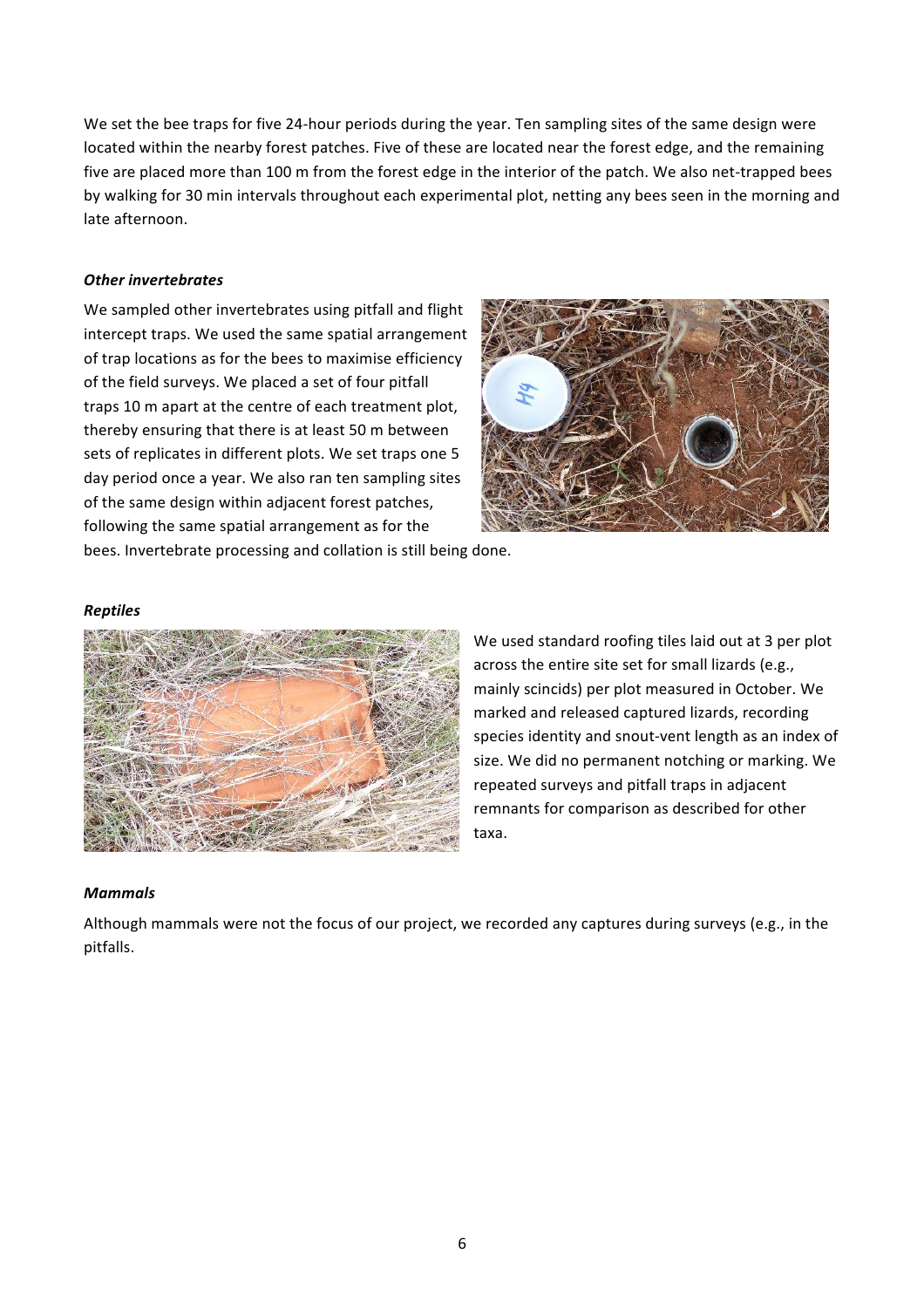# **Results to date**

We planted a total of 7800 individual plants over three years of planting, with 602 (2014) and 3280 (2015) individuals replanted.

Monitoring results are still highly preliminary at this stage because of the slow growth rate of the species planted, continuing identification of invertebrates collected, and the long lag time from multiple plantings. Preliminary results appear to indicate:

- Pomaderris paniculosa had the lowest survival
- We recorded highest survival in *Enchylaena tomentosa*, *Eucalyptus porosa*, and Maireana brevifolia

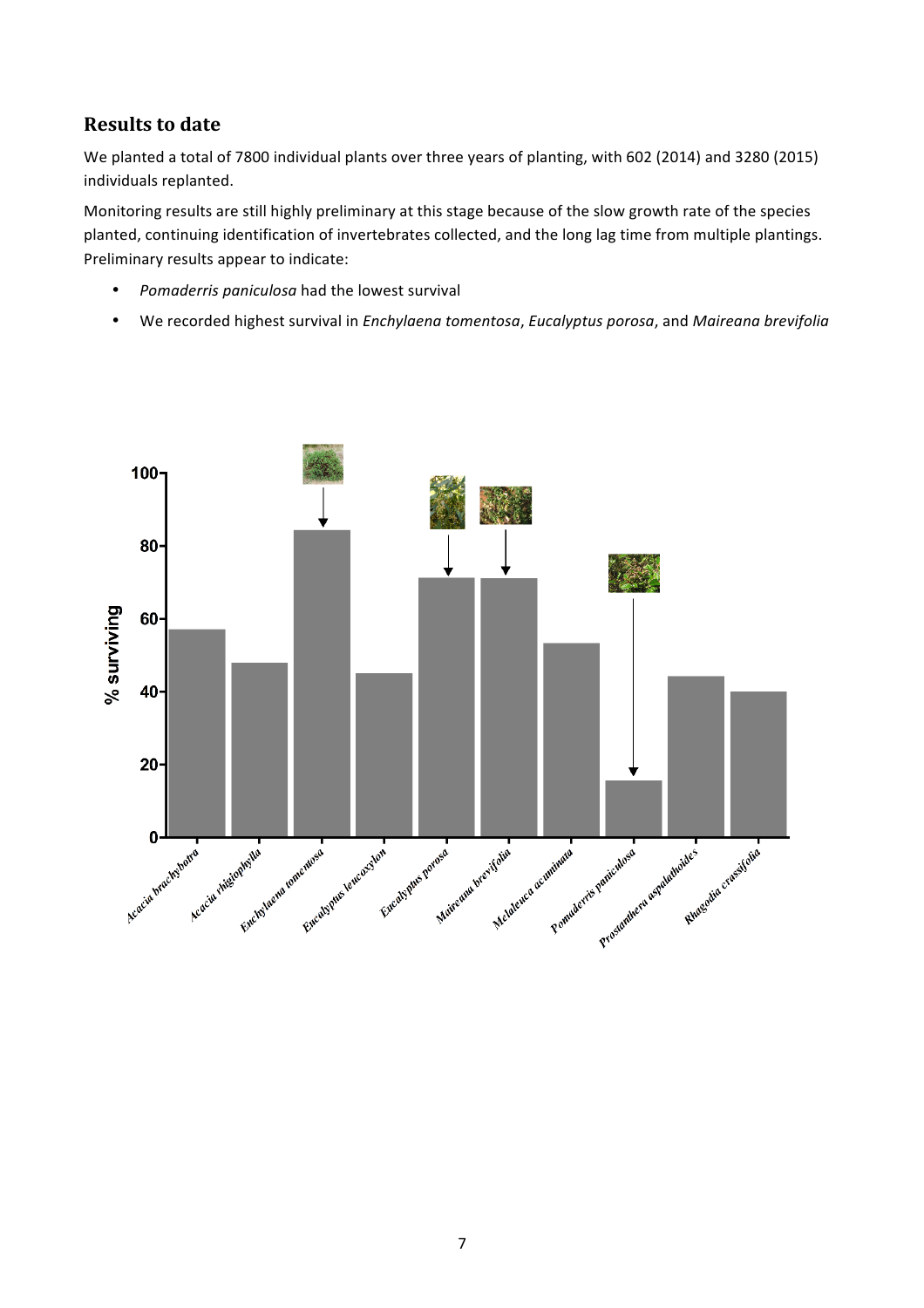• Seedling survival was higher in the low-diversity plots, mainly due to the high survival of *E. porosa* in the monoculture treatments



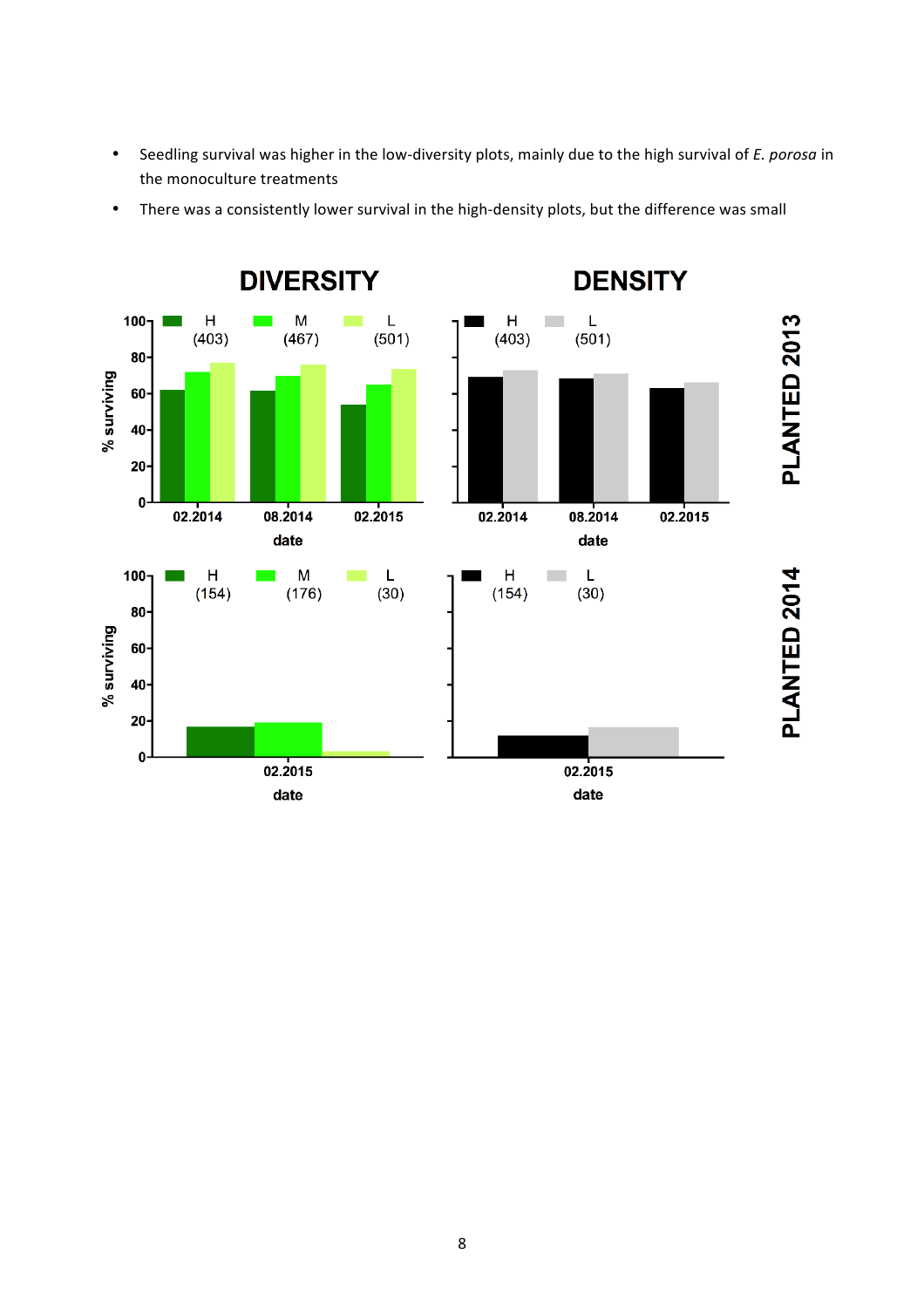• Growth rates (% height or % radius increase) was also highest in the low-density plots



• Fauna monitoring is not yet complete, but to date the only suggested influence of the treatments was slightly higher vertebrate densities in the high-density plots, likely due to relatively more continuous plant cover